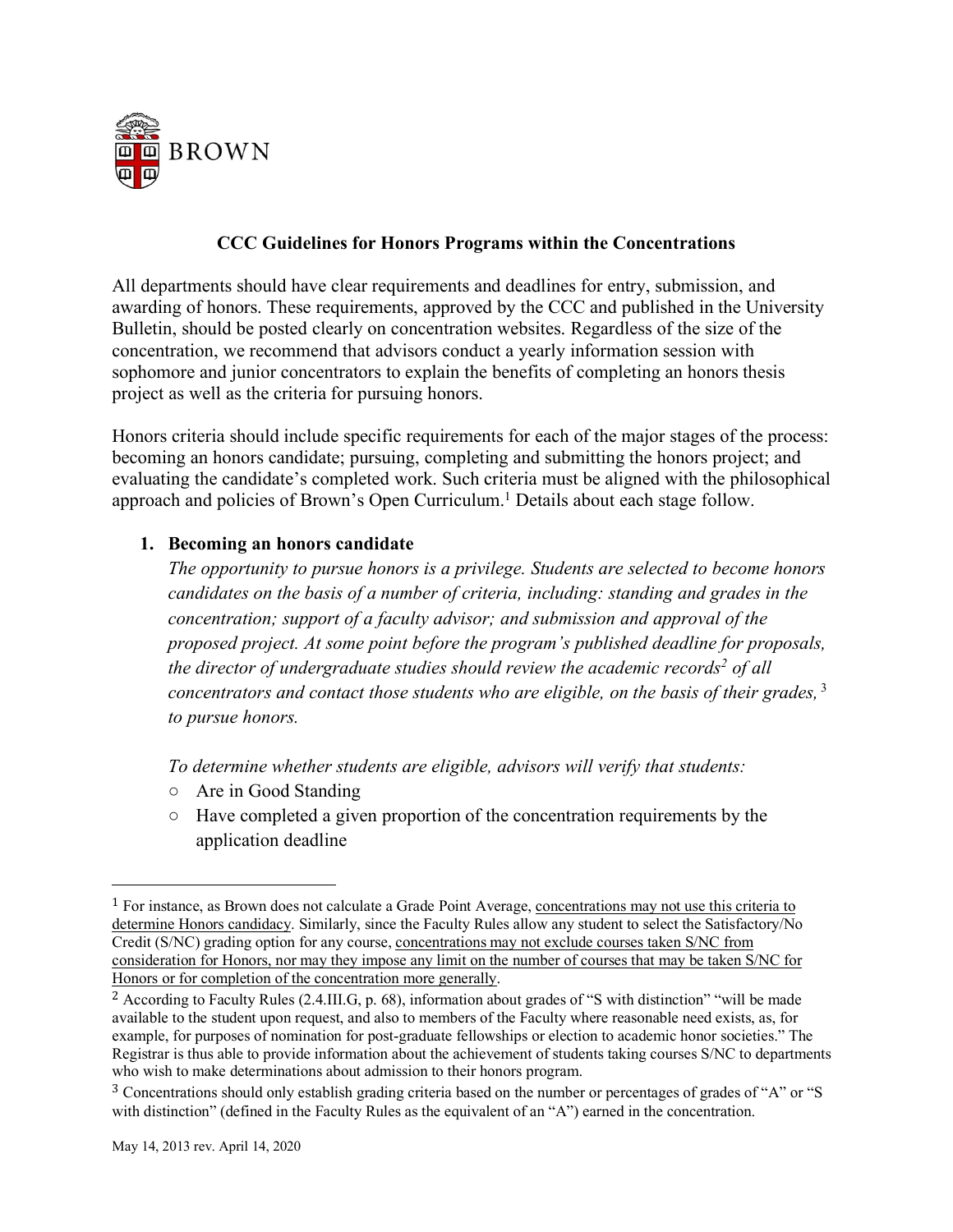○ Have earned a majority of "A" grades in the concentration

## *To pursue honors candidacy, eligible students will:*

- Secure a faculty advisor, and discuss plans for the proposed thesis project with the advisor well before the established deadline.
- Prepare a thesis proposal according to the advisor's (and the program's) specifications, and outlining the major research questions and methods to be used.
- Submit the proposal to the designated person by the established deadline.
	- *Note:* Concentrations should outline criteria for a good proposal, and set clear deadlines for receipt and approval of the thesis proposal. Some concentrations require proposals to be submitted by the end of the sixth semester; others allow students to submit at the beginning of the seventh semester. **We recommend a deadline no later than the third week of the seventh semester.** This will allow students admitted to the honors program to enroll in a required independent study course by the last day to add a course in the fourth week of the term.

*To determine the roster of honors candidates, the department or program will:*

- Review student proposals and determine which are worthy. This should happen no later than the fourth week of the seventh semester.
- Notify students that they have been accepted into the program, so that they may enroll in the required honors course or independent study.

## **2. Pursuing and completing the honors project**

*Once accepted as honors candidates, students will pursue a course of study that goes beyond what is expected of a regular concentrator. This would include:*

- **○** Enrollment in two semesters of either an honors thesis course or an independent study course with the faculty advisor (student must register for these courses no later than the last day to add a course).
- **○** Regular meetings with the faculty advisor (twice per month is recommended). If students are pursuing an independent study, it is advised that these meetings be set up at the beginning of the term, as in a course.
- **○** Regular drafts turned in at clearly established intervals (e.g., first chapter or first stage of experimental research or creative work by December 1; a full draft by March 15) *Note:* these dates are for May graduates; for December completers, the dates would be May 1 and October 15.
- **○** A workshop or colloquium on conducting research in the discipline
	- *Note:* some concentrations require all students to take a required methods course or thesis preparation course in the junior year; other concentrations may require a thesis course for all honors candidates and therefore cover these questions in that way.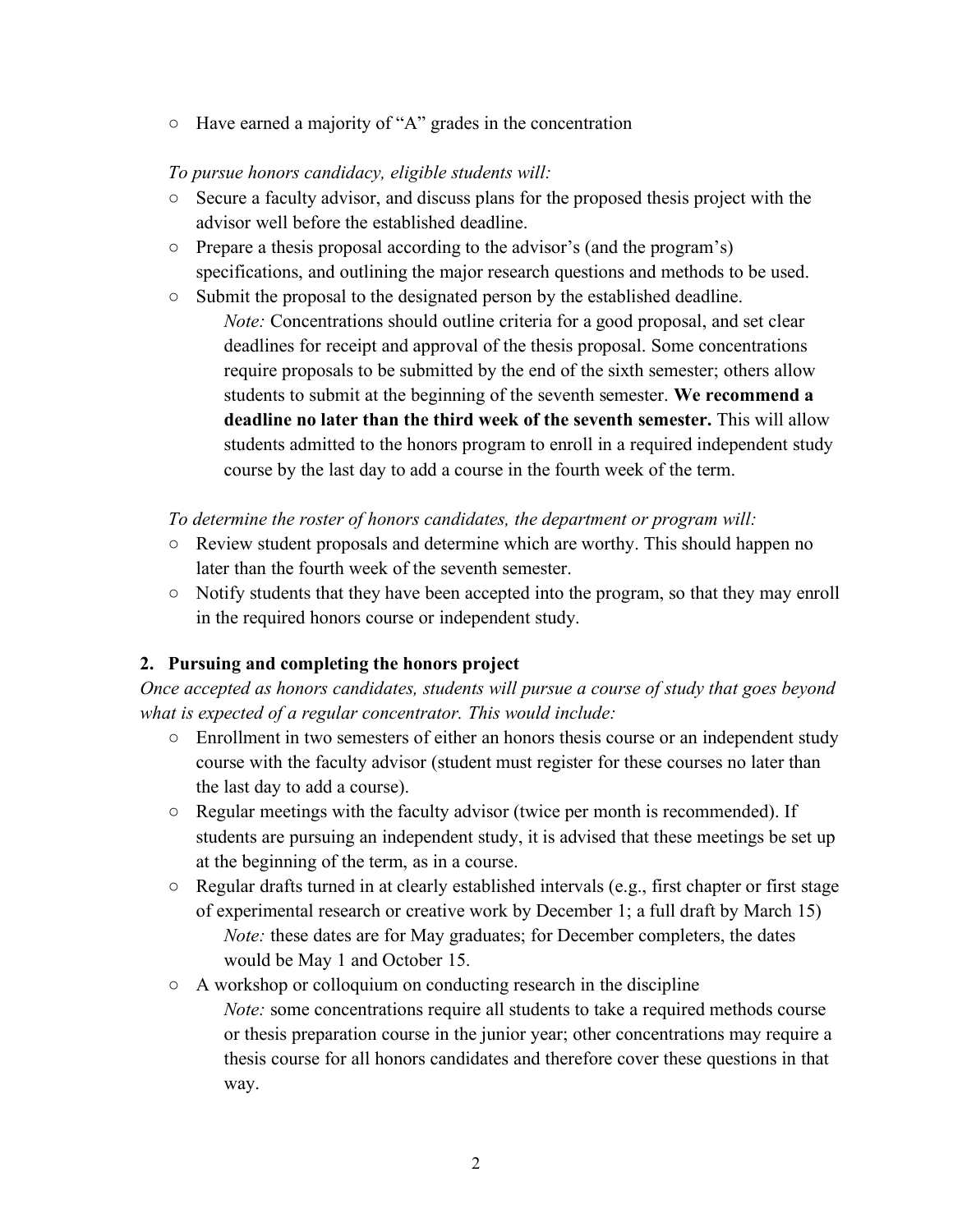- **○** Participation in informal seminars or writing groups to create community among researchers.
- **○** Identification of a second reader, if stipulated by the program (see section 4 below for more on the role of the second reader)
- **○** Submission of final revisions—in both electronic and physical form—to the appropriate personnel in the department by the established deadline. We recommend a deadline of no later than April 15 for May graduates and November 15 for December completers. This allows the advisor, the second reader, and other members of the department time to review the document and determine whether it merits honors by the Registrar's deadline.

## **3. Evaluating the submitted work of honors candidates**

*As a final step, the submitted projects must be judged worthy of honors by a representative body within the department or program. This requires not just the opinion of the advisor but also the views of other faculty within the concentration, following agreed upon rubrics as to what constitutes a worthy project.* 

*To determine whether the student is worthy of honors in the concentration, the advisor should first enact a final review of the academic record to verify that the student:*

- **○** Has remained in good academic standing throughout the academic year.
- **○** Has had no violations of the Academic Code of Conduct during honors candidacy
- **○** Has completed, or is about to complete, all requirements for the concentration
- **○** Has produced a thesis that meets the department's expectations for honors work, and delivered it to the appropriate personnel in the department by the established deadline.

## *To determine whether the student's work merits honors, the department or program should:*

- **○** Agree on a set of standards for meritorious work, and publish these standards online, or as part of the honors program requirements. These might include expectations regarding the scope and originality of the project; the quality of writing or execution of creative work; the handling of citations or other sources; the extent of primary research, etc.
- **○** Set up a review process for evaluating theses. In addition to the review and commentary by the primary readers, this might also include a discussion of thesis projects among the faculty; or a formal review by a committee of several faculty members; or a public defense. Deadlines for evaluation should be clearly stated.
- **○** Establish a regular faculty meeting, at the end of the spring term (or fall, for December completers), where honors candidates are formally approved.
- **○** Notify candidates that they have earned honors.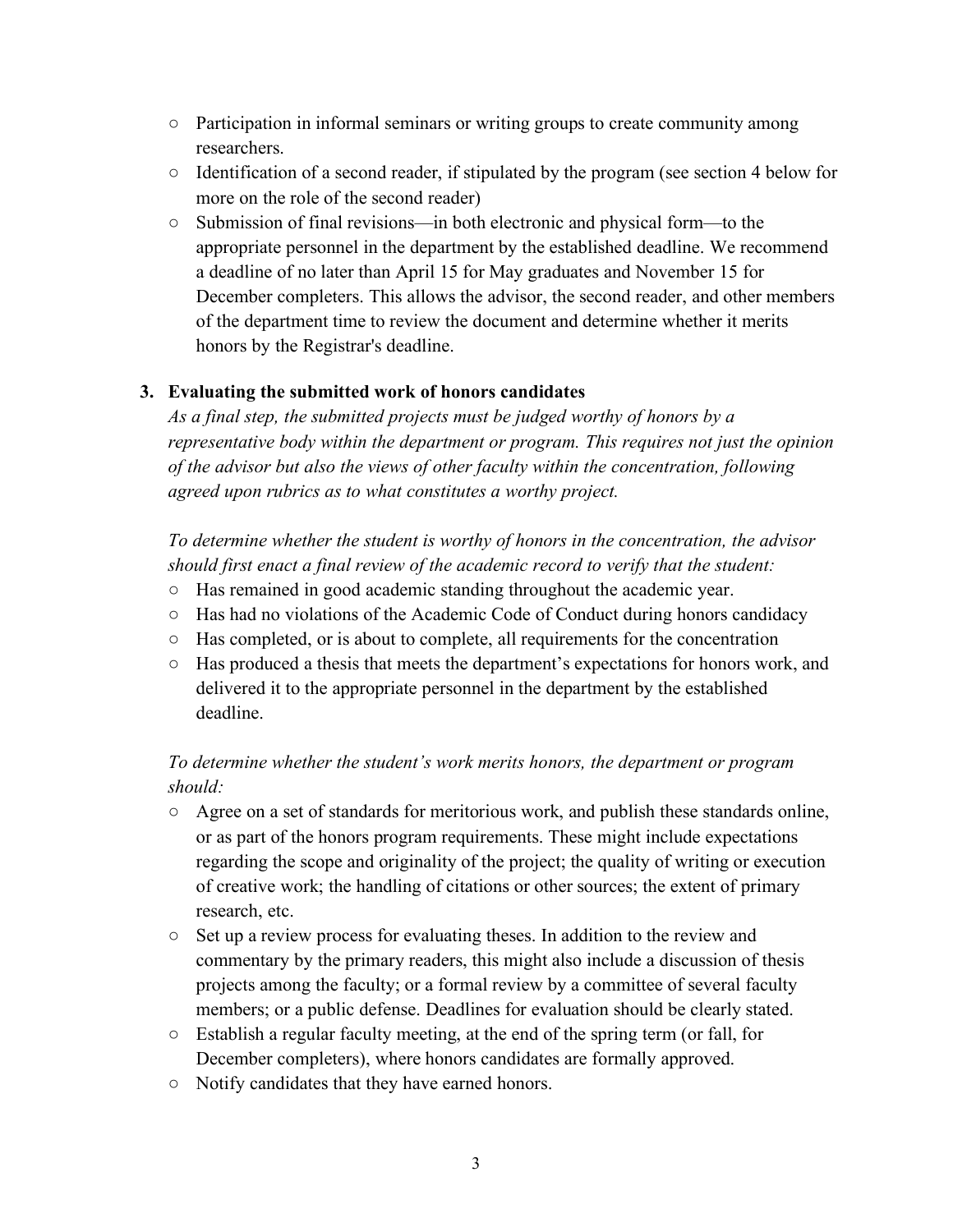**○** Present to the University Registrar the names of candidates who have completed honors.

*Note*: In the near future, this will be done through the ASK online advising system via new functionality in the concentrations module. Students will be able to submit their thesis proposals via ASK, just as they have submitted their concentration declarations.

**○** If no public defense is required, schedule some kind of public event for the presentation of thesis projects, where faculty members and other members of the community can witness and enjoy the student work.

*Note:* Sophomore and junior concentrators might be invited to this event to create a pipeline for future thesis projects.

## **4. A few additional thoughts**

### *On the roles of the primary advisor and the second reader*

The primary advisor:

- **○** Ensures that the student has met all eligibility requirements for honors candidacy before agreeing to serve as the thesis advisor.
- **○** Works closely with the student in developing the research project and a plan for its execution.
- **○** Sets a regular meeting schedule with the student at the start of the term and works with the student to set a reasonable timeline with short- and long-term deadlines.
- **○** Provides guidance on specific research methods, recommending additional coursework or referring the student to faculty with relevant expertise (this may include suggesting a second reader).
- **○** Evaluates the progress of the research, providing direction and timely feedback on written drafts.
- **○** Assesses the thesis and ensures that the student has met all final requirements before recommending honors to the concentration advisor or larger honors committee.

# *If a thesis has a primary and secondary advisor, it is good practice to clarify for the student and for the advisors themselves the roles played by both. By comparison to the principal reader, the second reader:*

**○** Often plays a notably smaller role than the primary advisor, yet still provides input and guidance throughout the project – the particularities of this role should be defined by the advisor, the student, and the second reader.